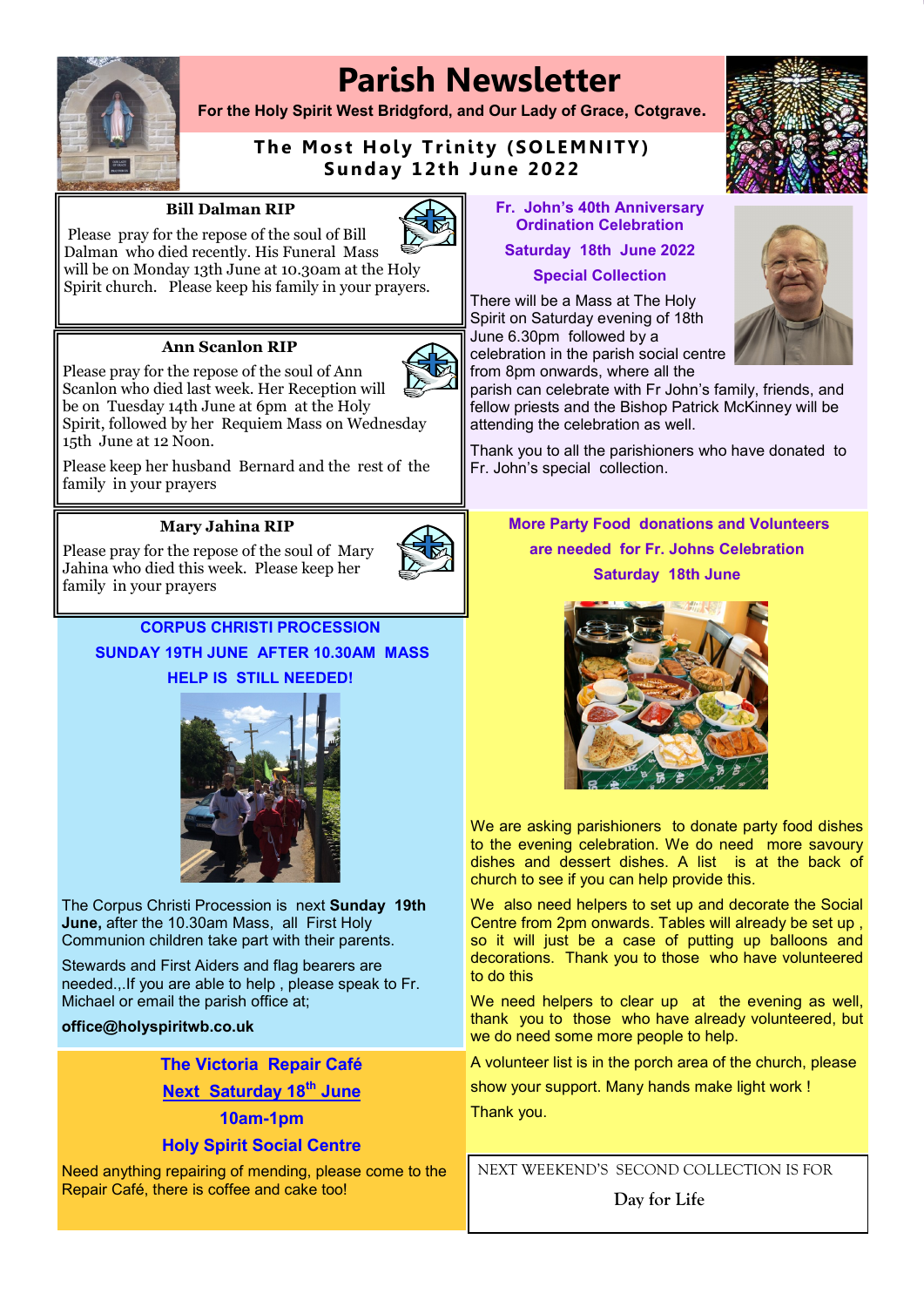| <b>UCM</b>                                                                                                                                                              |                                                      |                                             | CONTACT DETAILS OF HOLY SPIRIT GROUPS / ORGS.              |
|-------------------------------------------------------------------------------------------------------------------------------------------------------------------------|------------------------------------------------------|---------------------------------------------|------------------------------------------------------------|
|                                                                                                                                                                         | Our meeting next Wednesday 15th June is cancelled    | Baby and Toddler Group -                    | <b>Olivia Theobald Vella</b>                               |
|                                                                                                                                                                         | as Anne Scanlons's funeral is taking place           | Email:                                      | HStoddlergroup@gmail.com                                   |
|                                                                                                                                                                         | at 12 noon on that day                               | Brownies-<br>The Burundi Project-           | Claire Spencer Tel: 9142508<br>Jim Madden Tel: 914 2370    |
|                                                                                                                                                                         |                                                      |                                             |                                                            |
| A Prayer for our New Parish and Community<br>Heavenly Father, you gather us together in<br>our faith journey,<br>Trusting in you,<br>we join one another as a community |                                                      | Cafod-                                      | Liz Bonner Tel: 07914 787030                               |
|                                                                                                                                                                         |                                                      | Catenians -                                 | John Sneyd Tel: 9816769                                    |
|                                                                                                                                                                         |                                                      |                                             | Please see the new website www.nottinghamcatenians.org     |
|                                                                                                                                                                         |                                                      | Children's Liturgy -                        | Jane Barrett Tel: 07785574975                              |
| A community of faith on a journey<br>A journey to grow ever deeper in our faith                                                                                         |                                                      |                                             | Cricket Team- David Paton - (David.Paton@nottingham.ac.uk) |
| In our Love                                                                                                                                                             |                                                      | Cubs-                                       | Jeremy Fenn Tel: 07764 830794                              |
| In our Desire to long for you                                                                                                                                           |                                                      | Fellowship Group-                           | Mary Elliot Smith Tel: 9149473                             |
| Along the way, remind us of your Love<br>Of your sacrifice for us                                                                                                       |                                                      | Golf Society-                               | John Carolan Tel: 07764285863                              |
| Of your ever mindful presence                                                                                                                                           |                                                      | Guides-                                     | Email: 10thwbguides@gmail.com                              |
| Let us never lose hope along the way                                                                                                                                    |                                                      | H.S. Badminton-                             | <b>Marina Johnson Tel: 0115 8373164</b>                    |
| Help us to be strong<br>Strong in Faith                                                                                                                                 |                                                      | H.S. Celtic Football-                       | Simon Le Ruez Tel: 07796 234928                            |
| Strong in Love                                                                                                                                                          |                                                      | H.S. PPC -                                  | Angela Fenn Tel: 07920 149140                              |
|                                                                                                                                                                         | Strong in our Desire to be ever mindful of your      |                                             |                                                            |
| presence                                                                                                                                                                |                                                      | Safeguarding Rep: Catherine Giavarini       |                                                            |
| For it is in your strength and Love and the Graces<br>you bestow upon us, that we can go out and share                                                                  |                                                      |                                             | Email: Catherine.GiavariniPSR@dioceseofnottingham.uk       |
| in your Love and Faith with all those in our                                                                                                                            |                                                      | Rainbows-                                   | Rebecca Adamson Tel: 07818 599 074                         |
| community.                                                                                                                                                              | It is in the name of Jesus Christ our Lord who lives | Scouts-                                     | Margaret Walker Tel: 9899553                               |
|                                                                                                                                                                         | and reins with you and the Holy Sprit one God For    | $S.V.P.-$                                   | Cristina Lira Tel: 07985481869                             |
| ever and ever.                                                                                                                                                          |                                                      | $U.C.M.-$                                   | Maureen Doodson Tel: 8914601                               |
| Amen                                                                                                                                                                    |                                                      | Social Centre Bookings- Catherine Giavarini |                                                            |
| https://prayerist.com/prayer/communitybuilding                                                                                                                          |                                                      | Email- office@holyspiritwb.co.uk            |                                                            |
|                                                                                                                                                                         | WEBSITES - Parish: www. holyspiritwb.org             | Tel: 07854 233172 (Mon-Fri)                 |                                                            |
|                                                                                                                                                                         | www.ourladyofgracecotgrave.org                       | Newsletter Editor: Catherine Giavarini      |                                                            |
|                                                                                                                                                                         | Deanery: www.nottsmeastdeanery.org                   | Email: office@holyspiritwb.co.uk            |                                                            |
| Diocese: www.nottingham-diocese.org.uk                                                                                                                                  |                                                      |                                             |                                                            |
|                                                                                                                                                                         | TWITTER: West B+Cotgrave RC @holyspiritwb            |                                             |                                                            |
| <b>PARISH CHURCHES</b>                                                                                                                                                  |                                                      |                                             | CONTACT DETAILS FOR OUR LADY GRACE GROUPS                  |
| The Holy Spirit                                                                                                                                                         | Our Lady of Grace                                    | Children's Liturgy-                         | Karen Richards Tel: 9374565                                |
| <b>Melton Road</b>                                                                                                                                                      | Candelby Lane                                        | Safeguarding Rep-                           | Karen Richards Tel: 9374565                                |
| West Bridgford                                                                                                                                                          | Cotgrave                                             | Cafod -                                     | Eileen Widdicks Tel: 9892882                               |
| Nottingham                                                                                                                                                              | Nottingham                                           | Traidcraft-                                 | Lynne Harrison Tel: 9235460                                |
| NG2 7JW                                                                                                                                                                 | <b>NG12 3JG</b>                                      |                                             |                                                            |
| <b>CLERGY TEAM</b>                                                                                                                                                      |                                                      | Cotgrave PPC-                               | Anne Ferguson Tel: 9892693                                 |
| Parish Priest-Fr. Michael Brown Tel: 0115 9814271                                                                                                                       |                                                      | SVP-                                        | Michael Jennings Tel: 9374307                              |
| Assistant Priest-Fr. John McCay Tel:0115 9810320                                                                                                                        |                                                      | <b>Primary School</b>                       | Senior School                                              |
| 29 Charnwood Grove, West Bridgford, Nottingham NG2                                                                                                                      |                                                      | <b>St Edmund Campion</b>                    | The Becket School                                          |
| 7NT. Email Fr. Michael or Fr. John at;                                                                                                                                  |                                                      | <b>Head Teacher</b>                         | <b>Head Teacher</b>                                        |
| frmichael@holyspiritwb.org<br>frjohn@holyspiritwb.org                                                                                                                   |                                                      | Mrs A. Blake                                | Mr P. Grieg                                                |
|                                                                                                                                                                         |                                                      | Tel: 0115 9147889                           | Tel: 0115 9824280                                          |
|                                                                                                                                                                         |                                                      |                                             |                                                            |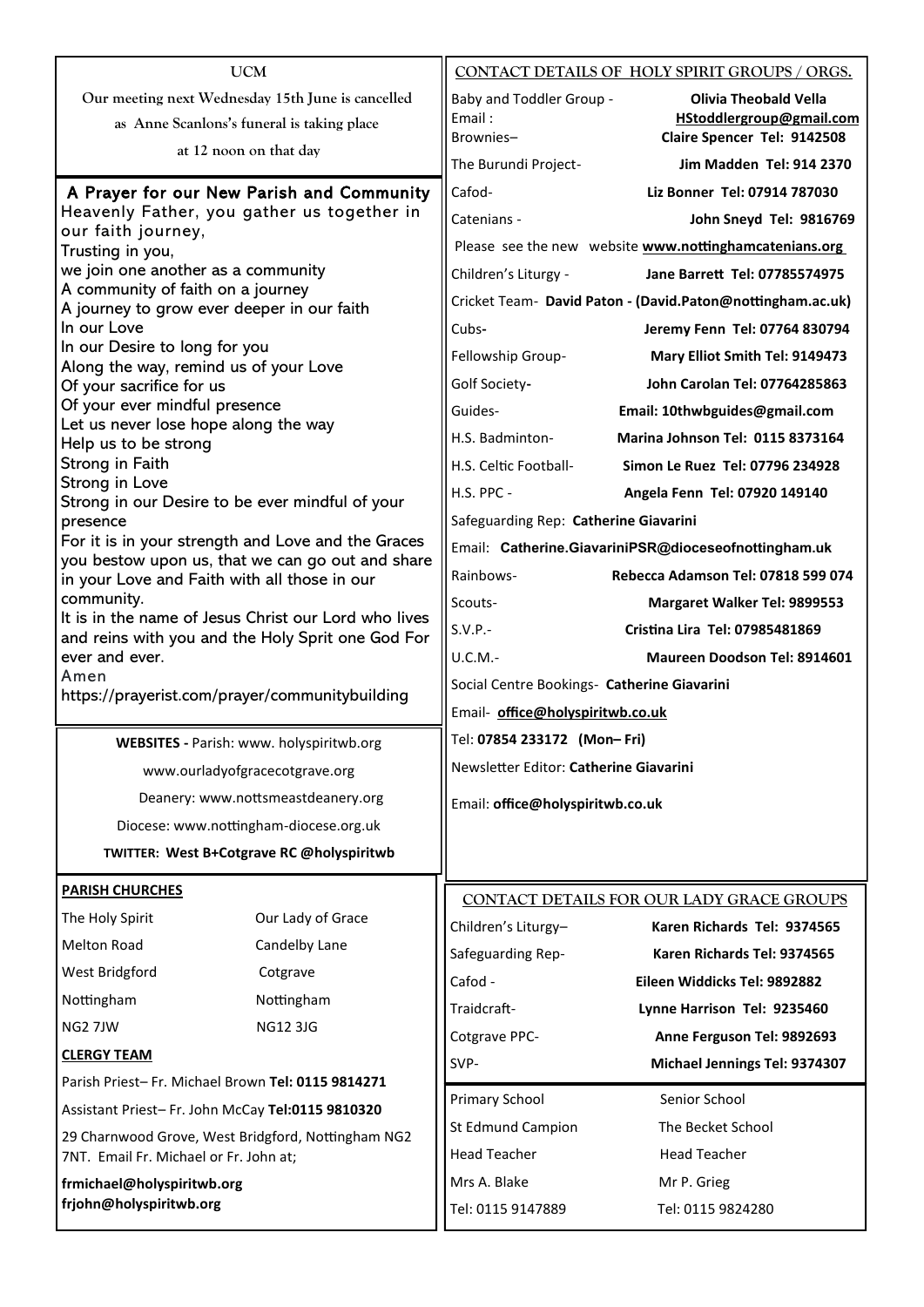|                                                                                              | Diary for Week Commencing 12th June                                                                                                                                 | Social Centre Diary                                                                                             |
|----------------------------------------------------------------------------------------------|---------------------------------------------------------------------------------------------------------------------------------------------------------------------|-----------------------------------------------------------------------------------------------------------------|
| Sun 12th June<br>The Most Holy Trinity                                                       | Holy Spirit (Sat) 6.30pm Mass-Jonathan Higham RIP<br>9am Mass-Paul Mather RIP<br>10.30am-Clare Baxter RIP                                                           | Coffee after 9am Mass (Hall)<br>Children's Liturgy during 10.30am<br>Mass (Hall)                                |
| (SOLEMNITY)                                                                                  | Our Lady of Grace 11am Mass-                                                                                                                                        | Coffee after 10.30am Mass<br>(Hall)<br>Youth Group 5pm-7pm (Hall)                                               |
| Mon 13th June<br>St Anthony pf Padua,<br>priest and doctor<br>(Mem.)                         | 10.30am Funeral Mass- Bill Dalman RIP<br>Holy Spirit                                                                                                                | 4.30pm-Rainbows (Hall)<br>5.15pm-Beavers (Upstairs)<br>6.30pm- Brownies (Hall)<br>6.30pm-Cubs (Upstairs)        |
| Tues 14th June<br>Feria                                                                      | Holy Spirit 9.15am Mass-Adam Wojciechowski RIP<br>(Followed by Exposition until 10.30am)                                                                            | 9am-4pm- Dementia Social (Hall)                                                                                 |
| Wed 15th June<br>Feria                                                                       | Holy Spirit 9.15am Mass- Kathleen Callan RIP<br>12 Noon Requiem Mass-Ann Scanlon RIP                                                                                | 9am-4pm Hall booked (Scanlon)<br>5pm-6.30pm Lockton Dance Class<br>(Hall)                                       |
| Thurs 16th June<br>Feria                                                                     | Holy Spirit 9.15am Mass-Regina Wojciechowska RIP (3rd Anniv)<br>(Rosary after Mass)                                                                                 | 10am-11.30am- Toddler Group<br>(Hall)<br>1.30pm-2pm Yodance Seniors<br>(Hall)<br>7.15pm-9.15pm Scouts<br>(Hall) |
| Fri 17th June<br>Feria                                                                       | Holy Spirit<br>6.30pm-Exposition<br>7-7.20pm Benediction<br>7.30pm Mass-Mrs Teresa Phillippson- Sick                                                                | 10am-2pm Yoga Training<br>$(Hall-)$<br>1.30pm-2.30pm SVP (Upstairs)<br>7pm-8pm Yodance (Hall)                   |
| Sat 18th June<br>Feria                                                                       | Holy Spirit<br>9.15am Mass-<br>9.45am-10.15am-Confessions<br>6.30pm Mass- Fr. John McCay's 40th Anniversary                                                         | 9am-2pm Repair Cafe<br>(Hall)<br>2pm-11pm Booked for Fr. John's<br>40th Celebration (Hall)                      |
| Sun 19th June<br>The Most Holy Body and<br>Blood of Christ- Corpus<br>Christi<br>(SOLEMNITY) | Holy Spirit 9am Mass- Wilf Woolley RIP<br>10.30am Mass-David and Margaret McCartney RIP<br>The Corpus Christi Procession after Mass<br>Our Lady of Grace 11am Mass- | Coffee after 9am Mass (Hall)<br>Children's Liturgy during 10.30am<br>Mass (Hall)                                |

## **THE MOST HOLY TRINITY (SOLEMNITY)**